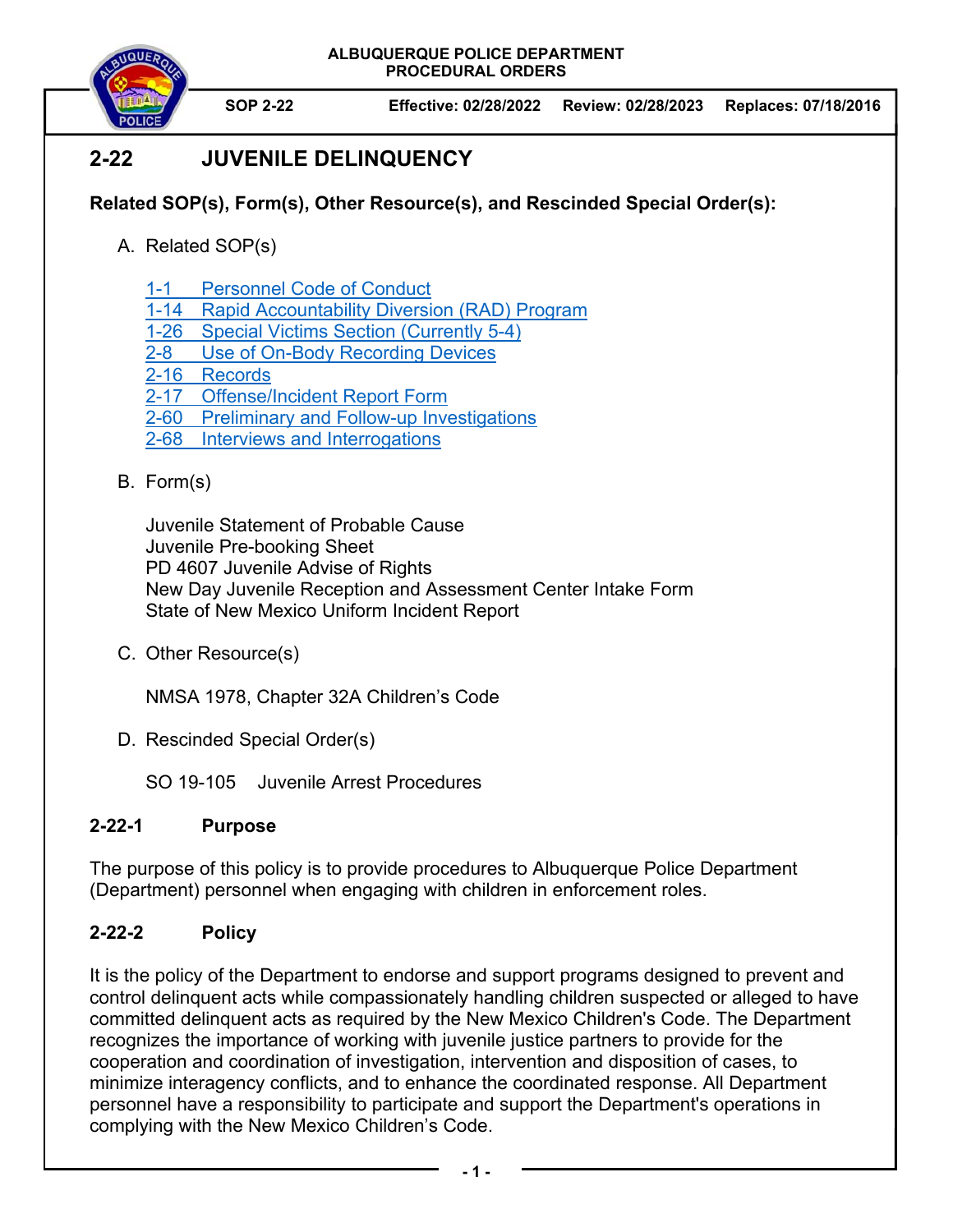

### **2-22-3 Definitions**

A. Child

A person less than eighteen (18) years old. The terms youth, child, and juvenile are used interchangeably within the Department and this Standard Operating Procedure (SOP).

B. Delinquent Act

An act committed by a child that would be designated as a crime under the law if committed by an adult as defined by NMSA 1978, Chapter 32A, Article 2.

C. Juvenile Charged With Serious Offense

A person who is fifteen (15) to eighteen (18) years of age who is charged with and indicted or bound over for trial for first degree murder. A juvenile charged with a serious offense is not a delinquent child as defined in the New Mexico Children's Code.

#### **2-22-4 Procedures**   $7 \mid 2 - 22 - 4$

**5** 

**N/A** 

- A. Juvenile Justice Partners
	- 1. Recognizing the importance of working with juvenile justice partners, the Special Victims Section Lieutenant or their designee will represent the Department at the Juvenile Justice Advisory Committee, which reports directly to the Governor of the State of New Mexico.
- B. Statements, Interviews, and Interrogations
	- 1. Sworn personnel shall not interview or interrogate a child suspected or alleged to have committed a delinquent act without both advising the child of their constitutional rights and securing a knowing, intelligent, and voluntary waiver.
		- a. Sworn personnel shall record all interviews or interrogations of children (Refer to SOP Use of On-Body Recording Devices and SOP Interview and Interrogations for sanction classifications and additional duties).
		- b. If a child is suspected or alleged to have committed a delinquent act, sworn personnel shall advise the child of their constitutional rights before questioning the child by:
			- i. Using the Juvenile Advise of Rights Form. Sworn personnel shall read directly from the form, including the plain language explanation, determine if the child understands each section of their rights, and have the child initial and sign the form.
		- c. Once the child has been advised of their rights, the form has been completed, and a determination has been made they understand their rights, the child may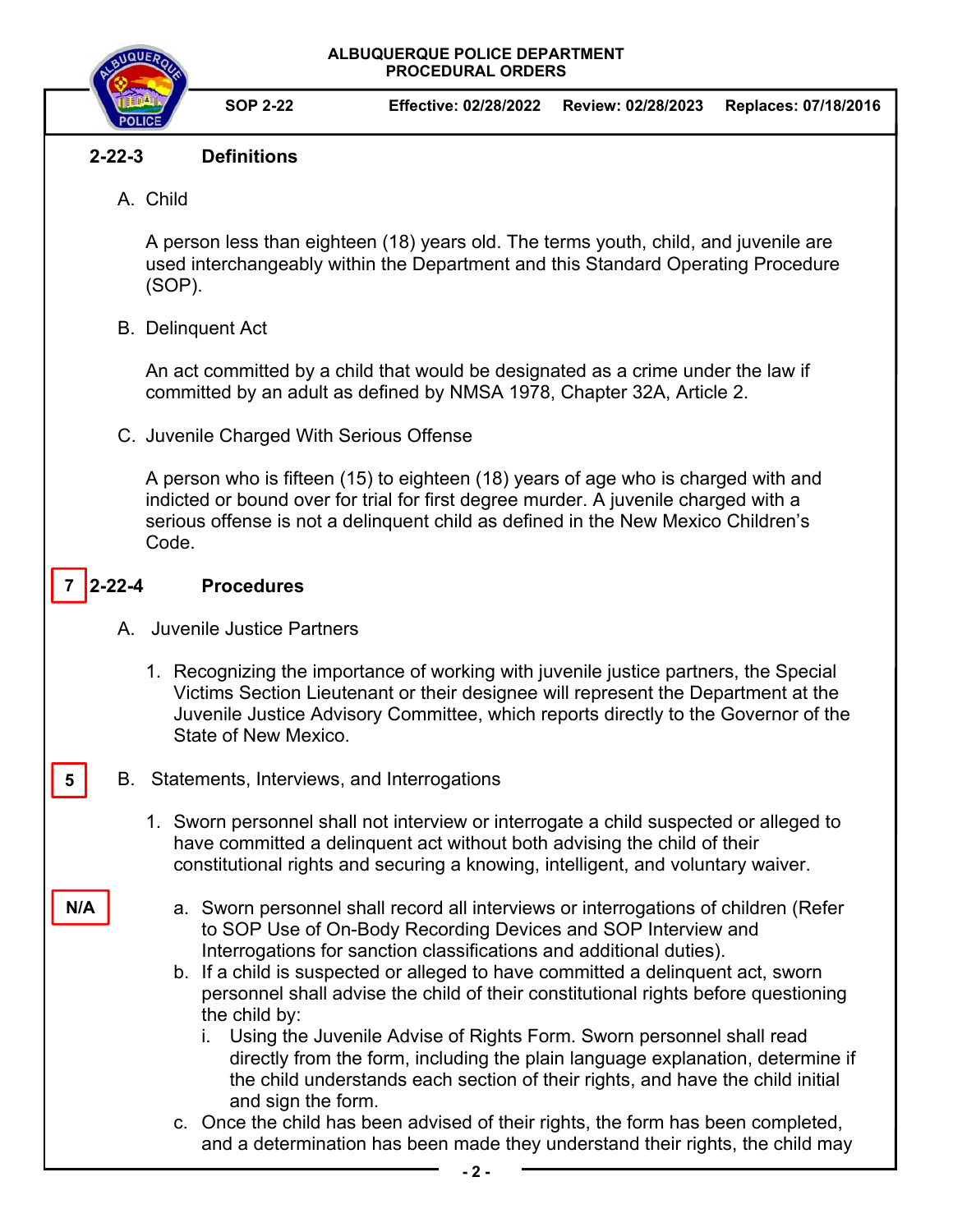

waive those rights. Before accepting a waiver of rights sworn personnel shall determine if there is a knowing, intelligent, and voluntary waiver of their constitutional rights.

- i. Sworn personnel shall consider the following factors to determine whether the child has provided a knowing, intelligent, and voluntary waiver:
	- 1. The age and education of the child;
	- 2. Whether the child is in custody;
	- 3. The manner in which the child is advised of their rights;
	- 4. The length of questioning and circumstances under which the child is questioned;
		- A. Sworn personnel shall conduct questioning over a reasonable period of time with periodic breaks (i.e., meals, drinks, contacting parent, legal guardian, or custodian if prior contact has not been made, etc.).
		- B. To avoid the appearance of intimidation, the minimum number of sworn personnel required for officer safety shall conduct interrogations of children.
	- 5. The time of day and the treatment of the child at the time of questioning;
	- 6. The mental and physical condition of the child at the time of questioning; and
	- 7. Whether an attorney, friends, or relatives were present with the child during questioning.
- d. If the child does not knowingly, intelligently, and voluntarily waive their rights, sworn personnel shall not interview or interrogate the child.
- e. If sworn personnel are satisfied, the child knowingly, intelligently, and voluntarily waives their rights, they shall have the child initial the Juvenile Advise of Rights Form prior to any questioning.
- 2. Statements of Juveniles Under Thirteen (13) Years of Age
	- a. Statements made by children under thirteen (13) years of age shall not be included in sworn personnel's Uniform Incident Reports.
	- b. Sworn personnel investigating delinquent acts involving juveniles under thirteen (13) years old shall attempt to gather other evidence related to the delinquent act.
- 3. Statements of Juvenile Thirteen (13) to Fourteen (14) Years of Age
	- a. In some circumstances, statements made by juveniles thirteen (13) to fourteen (14) years of age may be admitted in the court's discretion.
	- b. Sworn personnel shall ask the juvenile if they desire to have a parent, legal guardian, custodian, or legal counsel present prior to taking a formal written statement. Sworn personnel shall make a reasonable attempt to accommodate the juvenile's request.
- C. Juvenile Arrests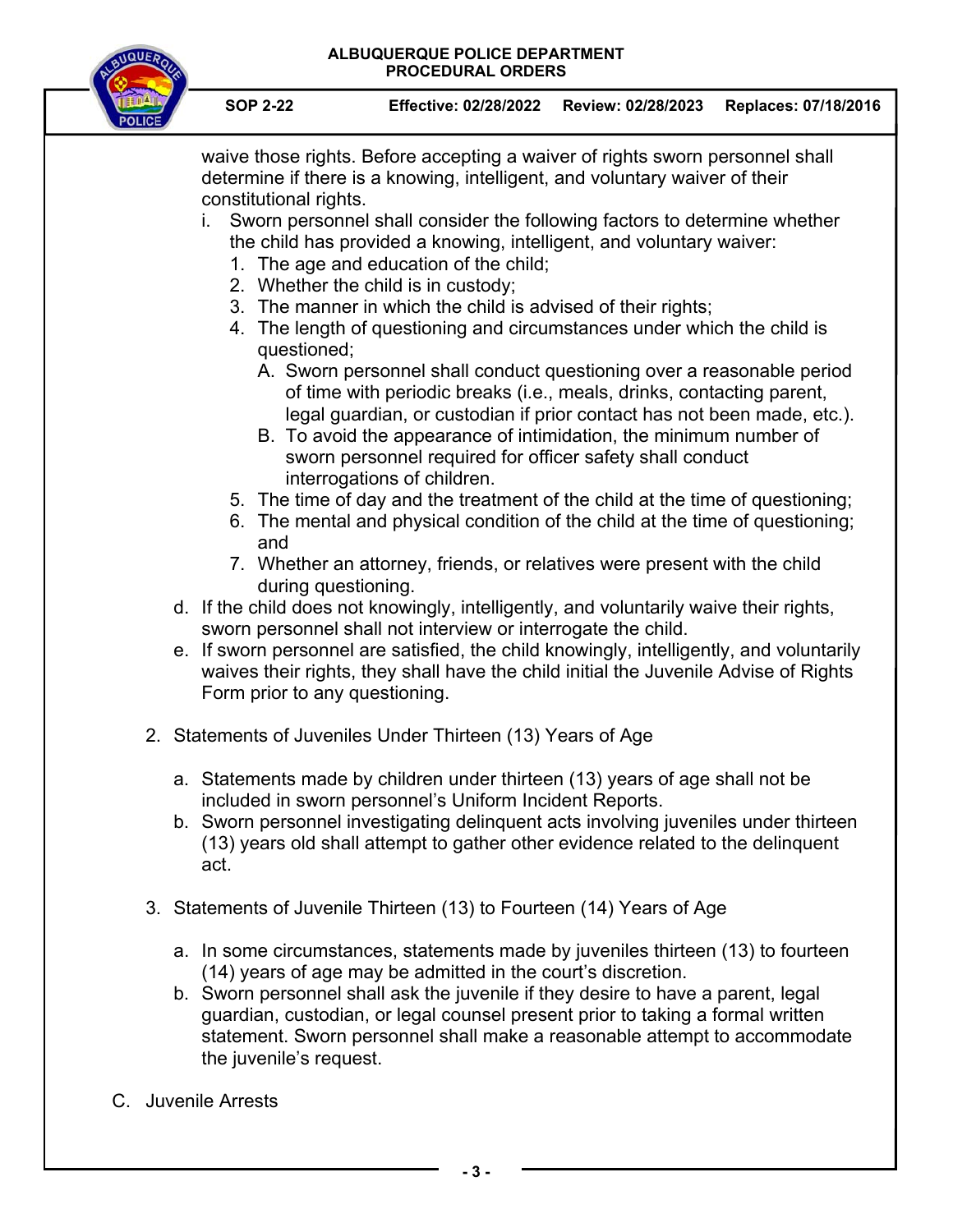

- 1. The following methods of arrest shall be used involving juveniles aged eleven (11) through seventeen (17):
	- a. Sworn personnel shall make all reasonable attempts to notify a parent, legal guardian, or custodian when sworn personnel make an arrest or issue a citation and shall document their notification attempts in a Uniform Incident Report;
	- b. Sworn personnel shall call the on-call Juvenile Probation Officer Supervisor (JPOS) *prior* to transporting a juvenile to the Bernalillo County Juvenile Detention and Youth Services Center. The on-call number can be obtained through a Department Emergency Communications Center (ECC) Dispatcher;
		- i. Sworn personnel shall contact the JPOS who then runs a Risk Assessment Instrument (RAI) to determine whether the juvenile should be detained at the facility or should be released to the child's parent, legal guardian, or custodian or an adult authorized by the child's parent, legal guardian, or custodian.
		- ii. If the JPOS determines that the juvenile should be transported, sworn personnel shall transport the juvenile.
		- iii. Sworn personnel shall make every reasonable attempt to not detain or transport a juvenile within sight or sound of adults.
		- iv. Sworn personnel shall transport the juvenile to the Bernalillo County Juvenile Detention and Youth Services Center (YSC) (5100 2<sup>nd</sup> St. NW, 87107), and booked on the charges.
		- v. Prior to leaving the YSC, sworn personnel shall complete both the Juvenile Statement of Probable Cause and the Juvenile Pre-booking Sheet.
			- 1. Sworn personnel shall provide a copy of the Uniform Incident Report to YSC prior to leaving.
			- 2. Sworn personnel shall include all involved individuals and the supplemental narrative report must contain enough detail so court officials can proceed at arraignments, consistent with SOP Offense/Incident Report Form.
		- vi. Sworn personnel shall provide the Juvenile Statement of Probable Cause to the booking officer. Sworn personnel shall forward a copy of the Juvenile Statement of Probable Cause, Uniform Incident Report, and supplemental narrative report to the New Mexico Children, Youth, and Families Department (CYFD) Juvenile Probation Office.
- 2. Juveniles charged with a serious offense may be charged as an adult.
	- a. Sworn personnel shall work with the District Attorney's Office to determine whether a juvenile will be charged as an adult prior to arresting.
	- b. If the District Attorney's Office determines to charge a juvenile as an adult, sworn personnel shall file all necessary YSC paperwork and shall file an adult criminal complaint with the Bernalillo County Metropolitan Court prior to the juvenile's first court appearance.
- D. Juvenile Citations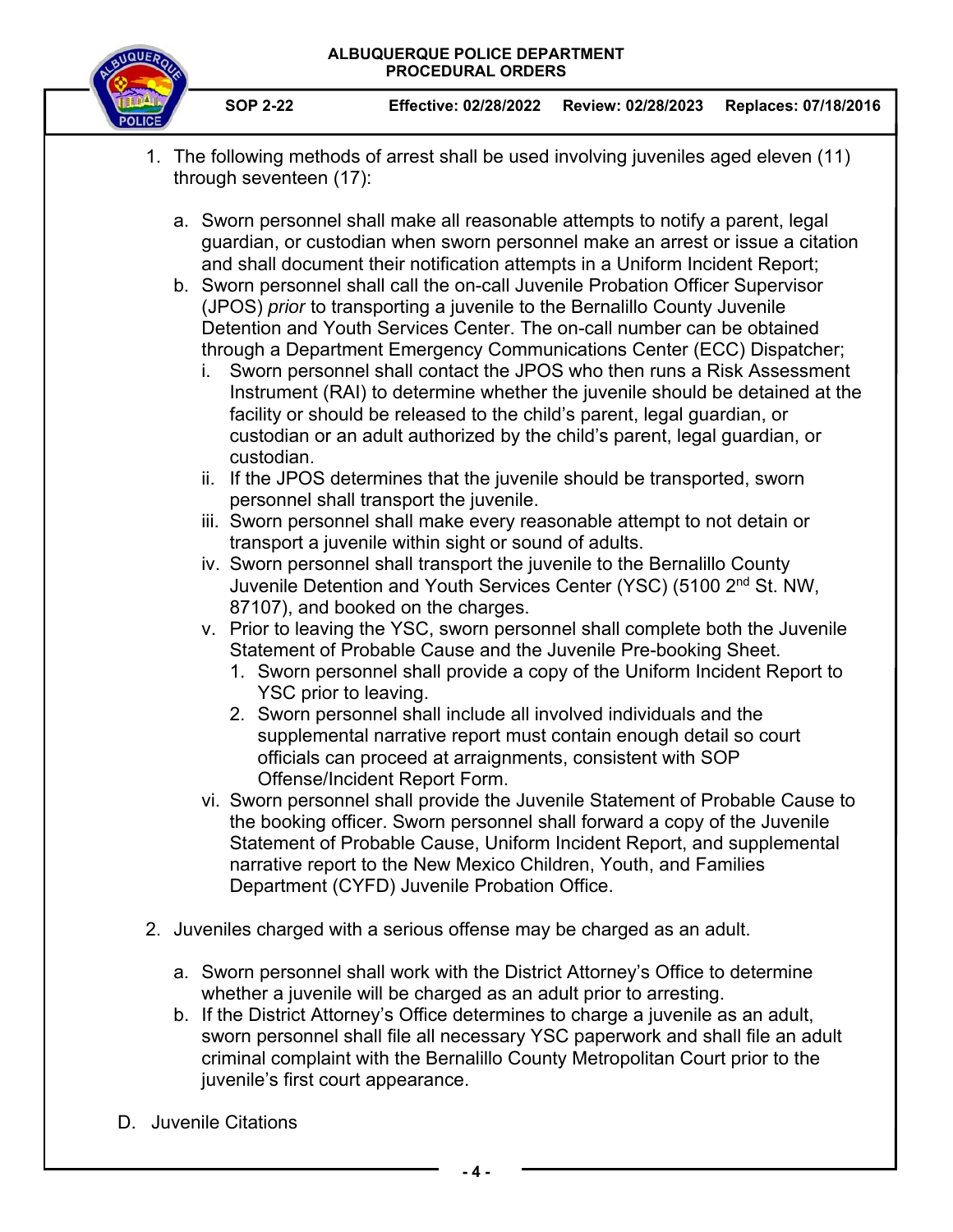

- 1. If the JPOS determines that the juvenile should not be detained, sworn personnel shall write a citation.
- 2. Sworn personnel who issue a citation for delinquent offenses shall complete a Uniform Incident Report before the end of their shift, consistent with SOP Records.
- 3. If the juvenile is not remanded to the facility, sworn personnel are instructed to document in their report:
	- a. The name of JPOS they spoke to;
	- b. The time of contacting with JPOS;
	- c. Who or what facility the juvenile will be released to; and
	- d. The JPOS they emailed the Uniform Incident Report to.
- 4. Sworn personnel shall use similar verbiage in their reports to document this decision, as follows:
	- a. "On today's date, I contacted (name of JPOS) at #### hours. (Name of JPOS) informed me that (Name of Juvenile) would not be detained at the JJC due to their assessment and their return of the Risk Assessment Instrument (RAI). (Name of JPOS) instructed me release (Name of Juvenile) to (Name of Facility or Guardian). At #### hours, I released (Name of Juvenile) to (Name of Facility or Guardian)."
- 5. Sworn personnel shall forward a copy of the Juvenile Statement of Probable Cause and the Uniform Incident Report to JPO.
- E. Reports Involving Juveniles
	- 1. When sworn personnel refer a matter involving a juvenile to a specialty unit, the initial reporting sworn personnel shall complete their Uniform Incident Report prior to the end of their shift, consistent with SOP Records.
	- 2. When sworn personnel refer a child to JPO for allegedly committing a delinquent act, sworn personnel shall complete their Uniform Incident Report before the end of their shift, consistent with SOP Records.
	- 3. The initial reporting sworn personnel's immediate supervisor shall ensure that the Uniform Incident Report and any other pertinent document(s) completed (i.e., statements, photographic arrays, etc.) are delivered to the JPO within twenty-four (24) hours of the incident.
- F. Juvenile Probation and Children's Court Liaison
	- 1. The Special Victims Section Lieutenant shall serve as the liaison with the JPO and the Children's Court Attorney.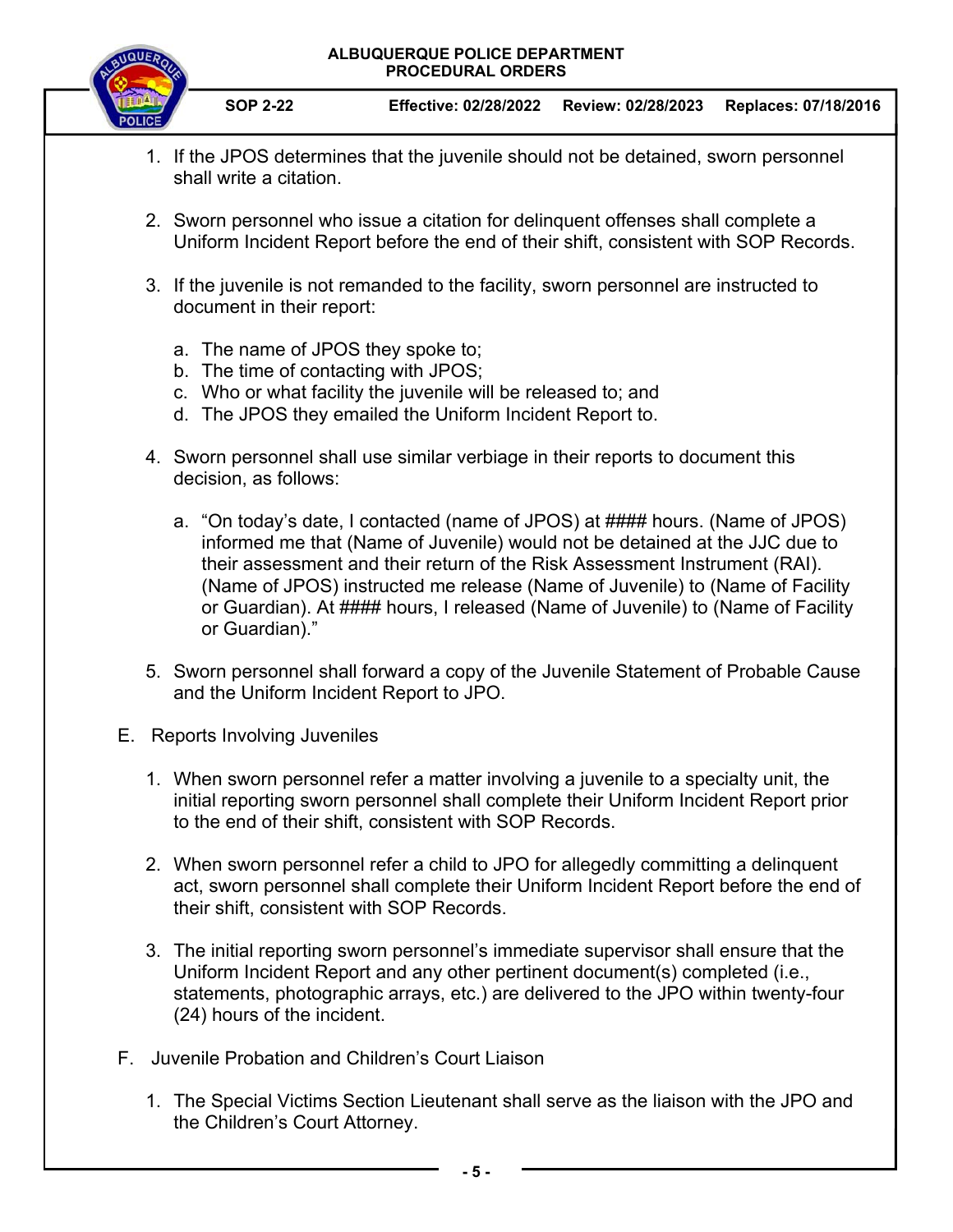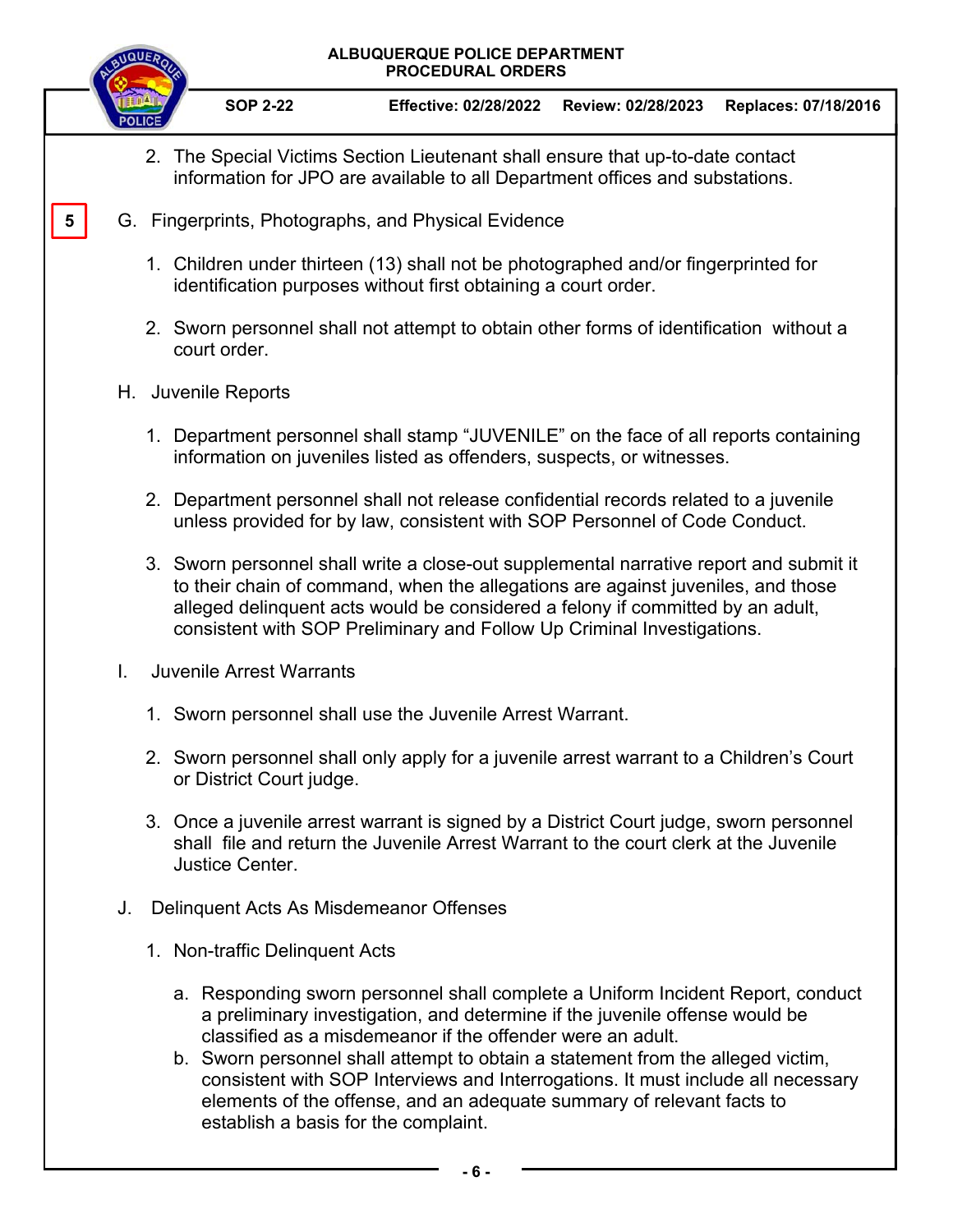

- 2. Citing for Delinquent Acts
	- a. Before issuing a misdemeanor citation, sworn personnel shall determine if there is an outstanding warrant or if the juvenile is on probation, by calling the YSC.
	- b. When sworn personnel cite juveniles for delinquent acts, sworn personnel shall make reasonable attempts to notify the juvenile's parents, legal guardians, or custodians. In any case, sworn personnel shall attempt to obtain the juvenile's signature on the citation.
		- i. Sworn personnel who issue the citation may take the juvenile home and issue the citation on-scene or have a legal guardian or an adult authorized by the juvenile's parent, legal guardian, or custodian take custody of the juvenile.
	- c. When a juvenile refuses to sign a citation, sworn personnel shall:
		- i. Call the JPO to advise them of the crime and have JPO run their RAI to determine whether the juvenile shall be transported to YSC; and
		- ii. If the JPO refuses to remand the juvenile, sworn personnel shall issue a summons and forward their Uniform Incident Report to the JPO.
	- d. Sworn personnel shall write a Uniform Incident Report whenever they issue a misdemeanor citation.
	- e. Sworn personnel shall staple the misdemeanor citation to the original Uniform Incident Report and turn both into the Records Division.
		- i. Records Division personnel shall make the necessary copies and forward them to JPO, who sends notice to the juvenile and parents, legal guardians, or custodians regarding court appearances.
	- f. For juveniles with alcohol-related offenses, sworn personnel shall consider referring qualified juveniles to the Rapid Accountability Diversion (RAD) Program as an alternative to citing them, consistent with SOP Rapid Accountability Diversion Program.
		- i. If the juvenile does not qualify for the RAD Program, sworn personnel shall issue a citation, refer the juvenile to the Juvenile Justice Center, and send the citation to the JPO.
- K. Traffic Offenses
	- 1. Consistent with NMSA 1978, § 32A-2-3, the following listed traffic offenses are delinquent acts, including but not limited to:
		- a. Driving while under the influence of intoxicating liquor or drugs;
		- b. Failure to stop in the event of an accident causing death, personal injury or damage to property;
		- c. Unlawful taking of a vehicle or motor vehicle;
		- d. Receiving or transferring of a stolen vehicle or motor vehicle;
		- e. Homicide by vehicle;
		- f. Injuring or tampering with a vehicle;
		- g. Altering or changing of an engine number or other vehicle identification numbers;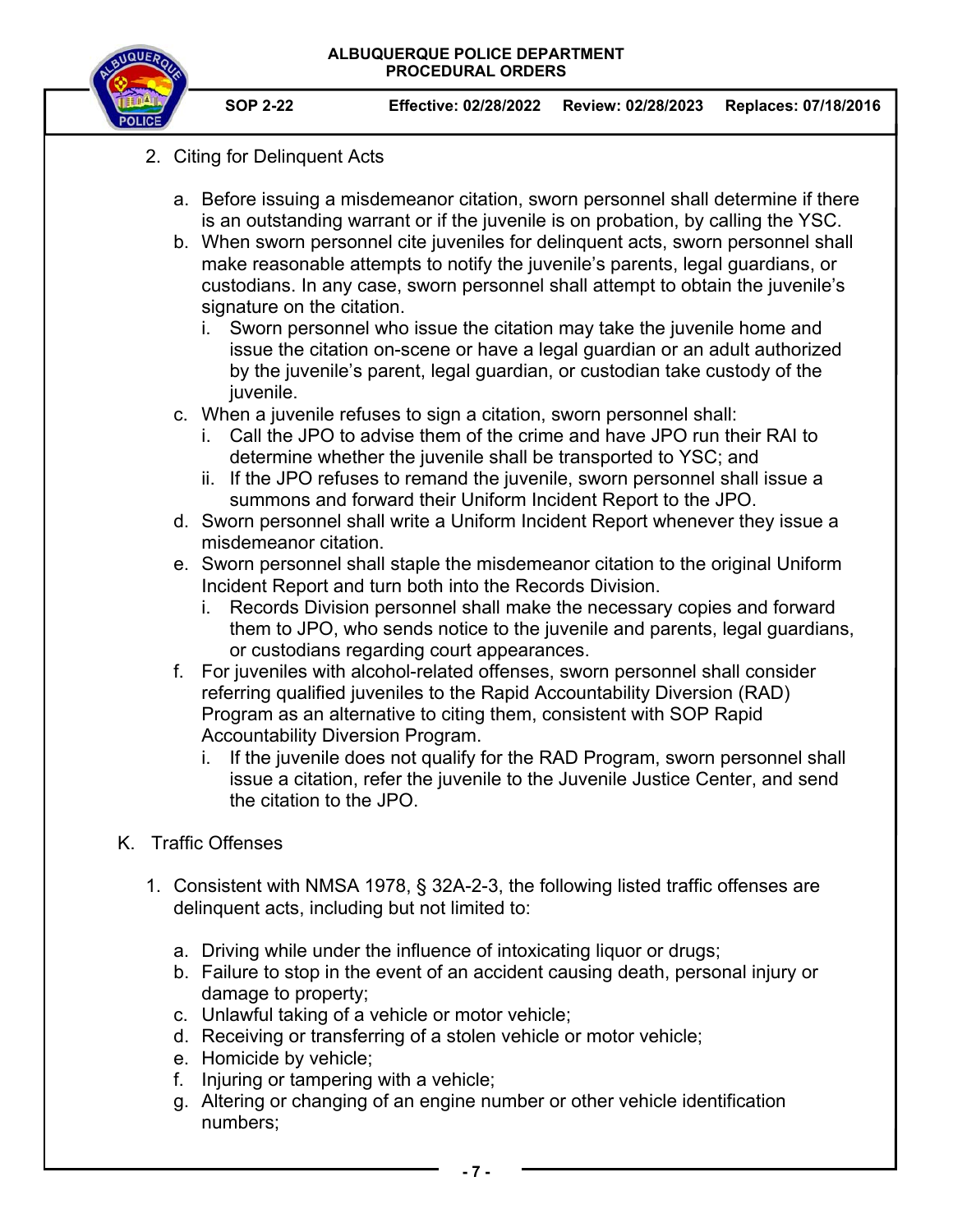

- h. Altering or forging of a driver's license or permit or any making of a fictitious license or permit;
- i. Reckless driving;
- j. Driving with a suspended or revoked license; or
- k. An offense punishable as a felony.
- 2. When sworn personnel issue a juvenile a citation for the above-listed offenses, sworn personnel shall:
	- a. Check the court appearance box;
	- b. Write, "Juvenile/5100 2nd Street NW" on the address line of the citation;
	- c. Write, "To be notified" on the date line of the citation;
	- d. Advise the juvenile that they will be notified by mail of the hearing date by JPO; and
	- e. Deliver or ensure delivery of the citation to the appropriate box near the Metropolitan Court Liaison.
- 3. Sworn personnel shall cite juveniles for all other traffic offenses into Metropolitan Court.
	- a. Sworn personnel shall attempt to notify the juvenile's parent, legal guardian, or custodian if the juvenile refuses to sign a citation.
		- i. If all reasonable attempts fail, sworn personnel shall note on the citation "Signature Refused", and release the juvenile.
		- ii. Sworn personnel shall:
			- 1. Write a Uniform Incident Report and a summons for the juvenile to Metropolitan Court;
			- 2. Submit the Uniform Incident Report to their supervisor; and
			- 3. Staple the citation to the summons that is submitted to Metropolitan Court.
- 4. Sworn personal who encounter a combination of delinquent and non-delinquent acts by a juvenile shall write a Uniform Incident Report for all allegations and shall forward the report to JPO.
- L. New Day Reception and Assessment Center (NDAC)
	- 1. Sworn personnel may take juveniles to the New Day Juvenile Reception and Assessment Center (NDAC), an alternative facility where at-risk juveniles (including juveniles in custody or who have charges pending), in lieu of the Juvenile Detention Center. The NDAC provides intake services, risk assessment, crisis intervention, and referral services for juveniles who were arrested or cited for misdemeanor offenses. The NDAC is open and staffed twenty-four (24) hours a day, seven (7) days a week.
	- 2. Sworn personnel shall: